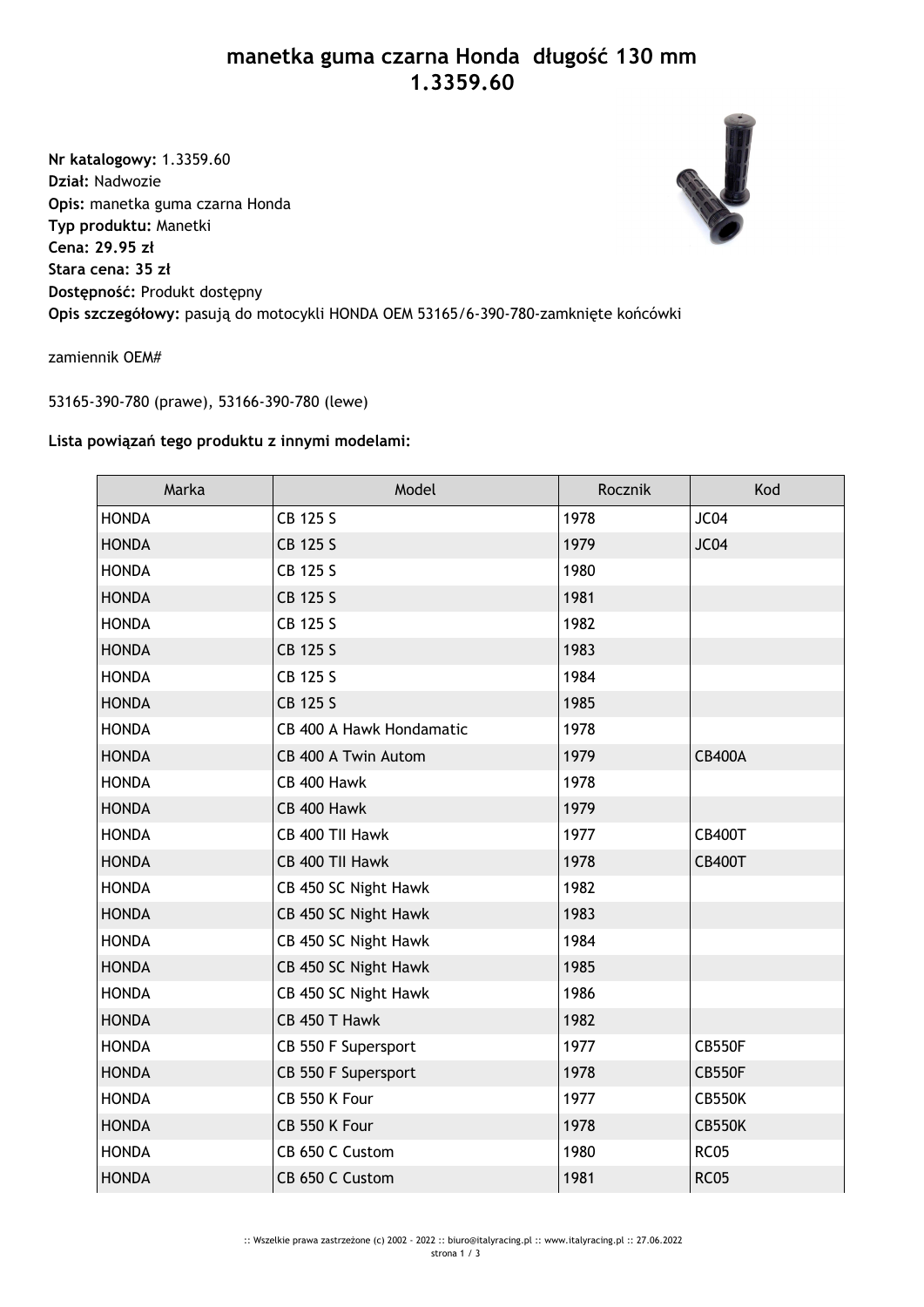| <b>HONDA</b> | CB 650 SC Custom     | 1982 | <b>RC08</b>   |
|--------------|----------------------|------|---------------|
| <b>HONDA</b> | CB 650 SC Custom     | 1983 | <b>RC08</b>   |
| <b>HONDA</b> | CB 700 SC Nighthawk  | 1984 |               |
| <b>HONDA</b> | CB 700 SC Nighthawk  | 1985 |               |
| <b>HONDA</b> | CB 700 SC Nighthawk  | 1986 |               |
| <b>HONDA</b> | CB 750 A Hondamatic  | 1976 |               |
| <b>HONDA</b> | CB 750 A Hondamatic  | 1977 |               |
| <b>HONDA</b> | CB 750 A Hondamatic  | 1978 |               |
| <b>HONDA</b> | CB 750 C Custom      | 1980 | <b>RC06</b>   |
| <b>HONDA</b> | CB 750 C Custom      | 1981 | <b>RC06</b>   |
| <b>HONDA</b> | CB 750 C Custom      | 1982 | <b>RC06</b>   |
| <b>HONDA</b> | CB 750 F Supersport  | 1975 | <b>CB750F</b> |
| <b>HONDA</b> | CB 750 F Supersport  | 1976 | CB750F        |
| <b>HONDA</b> | CB 750 F Supersport  | 1977 | <b>CB750G</b> |
| <b>HONDA</b> | CB 750 F Supersport  | 1978 | <b>CB750G</b> |
| <b>HONDA</b> | CB 750 K Four        | 1977 | <b>CB750K</b> |
| <b>HONDA</b> | CB 750 K Four        | 1978 | <b>CB750K</b> |
| <b>HONDA</b> | CB 750 SC Nighthawk  | 1982 |               |
| <b>HONDA</b> | CB 750 SC Nighthawk  | 1983 |               |
| <b>HONDA</b> | CB 900 C             | 1980 |               |
| <b>HONDA</b> | CB 900 C             | 1981 |               |
| <b>HONDA</b> | CB 900 C             | 1982 |               |
| <b>HONDA</b> | CX 500 D             | 1978 |               |
| <b>HONDA</b> | CX 500 D             | 1979 |               |
| <b>HONDA</b> | CX 500 D             | 1980 |               |
| <b>HONDA</b> | CX 500 D             | 1981 |               |
| <b>HONDA</b> | CX 500 D             | 1982 |               |
| <b>HONDA</b> | CX 650 T Turbo       | 1983 | <b>RC16</b>   |
| <b>HONDA</b> | FT 500               | 1982 | PC07          |
| <b>HONDA</b> | FT 500               | 1983 | PC07          |
| <b>HONDA</b> | GL 1000 K Goldwing   | 1977 |               |
| <b>HONDA</b> | GL 1000 K Goldwing   | 1978 |               |
| <b>HONDA</b> | GL 1000 K Goldwing   | 1979 |               |
| <b>HONDA</b> | GL 1000 LTD Goldwing | 1975 |               |
| <b>HONDA</b> | GL 1000 LTD Goldwing | 1976 |               |
| <b>HONDA</b> | GL 1000 LTD Goldwing | 1977 |               |
| <b>HONDA</b> | GL 1000 LTD Goldwing | 1978 |               |
| <b>HONDA</b> | GL 1000 LTD Goldwing | 1979 |               |
| <b>HONDA</b> | GL 1100 D Goldwing   | 1980 | <b>SC02</b>   |
| <b>HONDA</b> | GL 1100 D Goldwing   | 1981 | <b>SC02</b>   |
| <b>HONDA</b> | GL 1100 D Goldwing   | 1982 | <b>SC02</b>   |
| <b>HONDA</b> | GL 1100 D Goldwing   | 1983 | <b>SC02</b>   |
| <b>HONDA</b> | GL 500 D Silverwing  | 1981 |               |
| <b>HONDA</b> | GL 500 D Silverwing  | 1982 | <b>PC02</b>   |